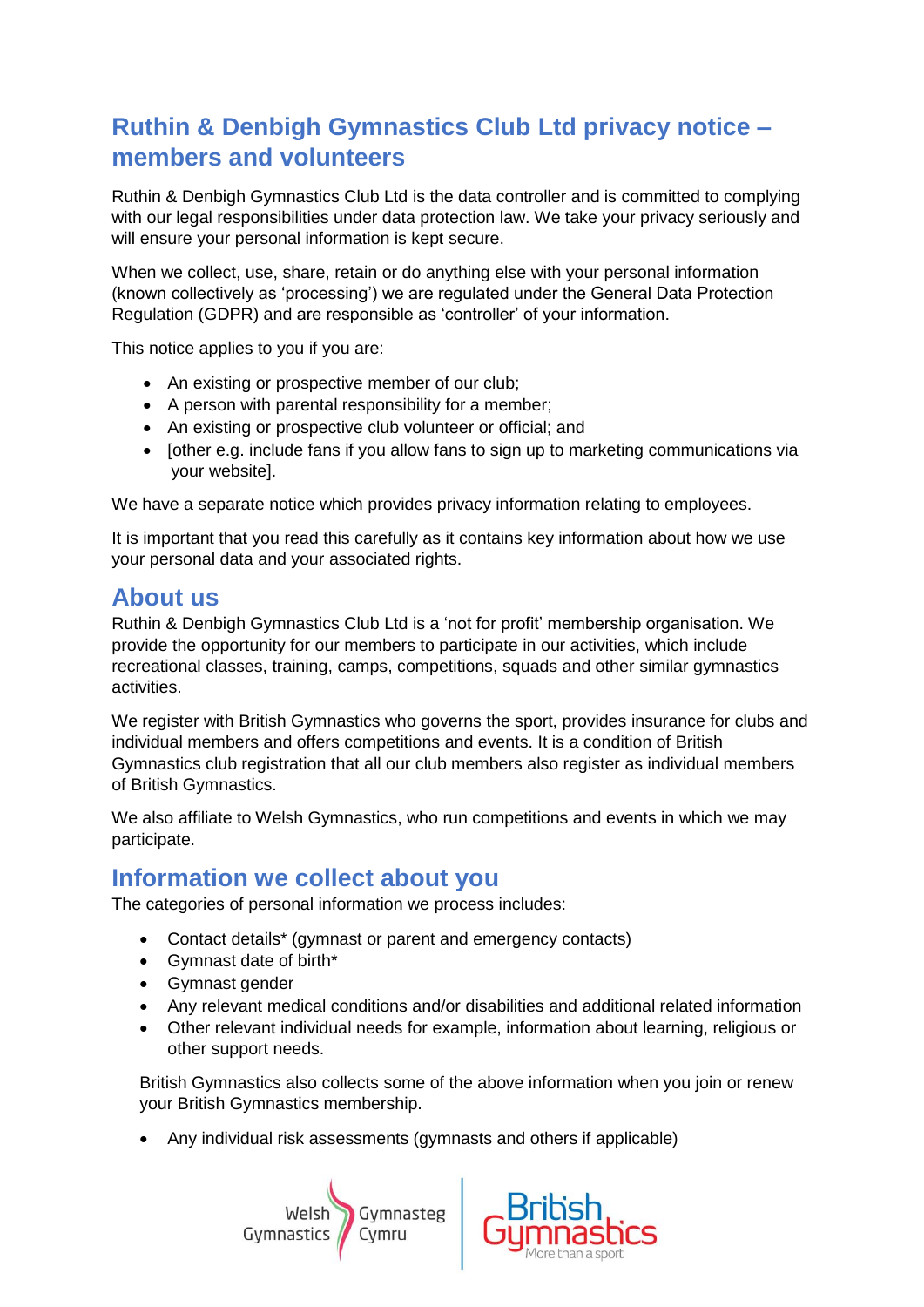- Details of any reasonable adjustments or steps taken to support your individual needs
- British Gymnastics membership details\* (which are confirmed by British Gymnastics when you join or renew)
- Gymnast attendance and achievement records
- Any communications from, to or relating to you
- Details relating to standards of conduct
- Any accident or incident reports including details of injuries
- IP address, browser identifier and the time of access (if you use our website)
- Bank details (If you are making regular payments to us or we are making payments to you e.g. for volunteer expenses)
- Experience, qualifications, training and confirmation that you have completed a criminal record check (prospective or existing volunteers).

The information marked with an \* above is essential for us to provide your membership. It is your choice whether you provide all the information we have requested but not providing information may affect our ability to meet you or your child's needs and to protect their wellbeing.

If you are a competitive gymnast, we record other information about you to support your training and participation in competition such as:

• Training and technical information

If you attend an event or trip with the club, we will also collect the following information where relevant:

- Dietary requirements and any other relevant information that we need to know to ensure your needs are met; and
- Passport information if the trip is abroad.

## **Our purposes for processing information about you**

We use the information we hold about you for a variety of purposes which are outlined below. Data protection law requires us to tell you what our legal reason is for each purpose.

#### **Contractual purposes**

When you ask us to provide you a service, such as club membership, gymnastics classes, competitions, trips or other activities or you buy a product from us, we usually need to use information about you to provide this product or service, for example:

- To contact you to confirm arrangements;
- To notify you about changes to terms and conditions;
- To tell you when it is time to renew membership or re-register for activities
- To process payments or send you receipts required.

We do so because it is necessary for the performance of a contract.

#### **Legal obligations**

We have a duty of care to ensure it is safe for you or your child to take part in gymnastics activity and to keep you/them safe while participating. Some individuals may be at risk of harm from participating in gymnastics activity as a result of a pre-existing condition. It is vital



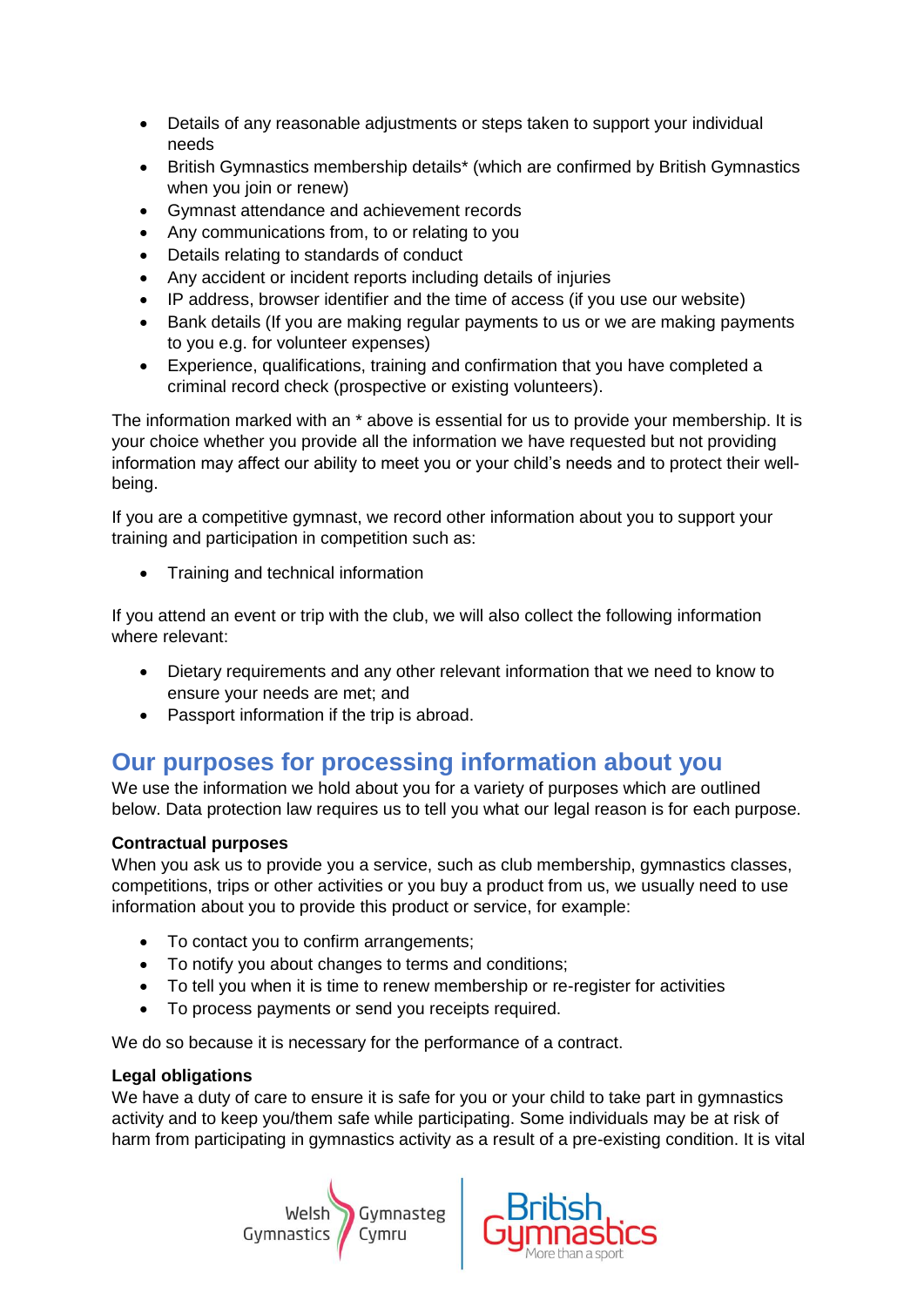that you let us know if there is any reason why taking part in gymnastic activity may be unsafe prior to participation. With your agreement, we will review any information you provide and undertake risk assessments in consultation with yourself and any appropriate trained professionals e.g. medical consultants. When we ask participants to provide relevant health information such as details of medical conditions, medication needs, allergies or injuries, this is because we have a legal obligation.

If you are selected for a role at the club, we will usually obtain a reference from any appropriate organisation or individual you have nominated.

When you tell us about any special needs such as disabilities or other support information we may use relevant information to comply with our legal obligations under the Equality Act 2010. We will review any information you have provided to help us identify any actions we can take to support inclusion. We may need to ask you for more information to help us to best meet your or your child's needs. We will keep a record of any steps we take to support inclusion.

If you are wishing to volunteer or work for us, we may need to ask you to complete a criminal record check as we have a legal obligation to do so. We jointly control the checking process with British Gymnastics who is responsible for the assessment of any content on the check and will only share information with us where it is appropriate. For example, if you are considered by British Gymnastics to be unsuitable to take on the role, we may share relevant and proportionate information about criminal offences where it is deemed that while you are not considered unsuitable to take on the role, if it is considered necessary for safeguarding purposes.

When we retain information about you, even after you are no longer taking part in gymnastics activity, this is often because we are required to do so by law such as records we are required to keep for business and accounting purposes. Sometimes we are also legally obliged to share information about you with third parties. More information is provided below.

#### **Legitimate interests**

We rely on legitimate interests for the following purposes:

• **Responding to communications, concerns or complaints and seeking feedback from you about our services.**

We will use the information you provide to respond to any comments or questions you raise and where appropriate to undertake investigations into any complaints or concerns. On occasion, we may contact you to seek your views on the services we provide.

- **Holding emergency contact information** When you join the club, we collect contact details. We also ask you to provide an emergency contact which we will only use in exceptional circumstances if we are unable to contact your primary contact e.g. a parent.
- **Maintaining attendance registers, achievement records and waiting lists** For health and safety purposes and club records, we need to maintain a register of those in attendance at training or other club activities.



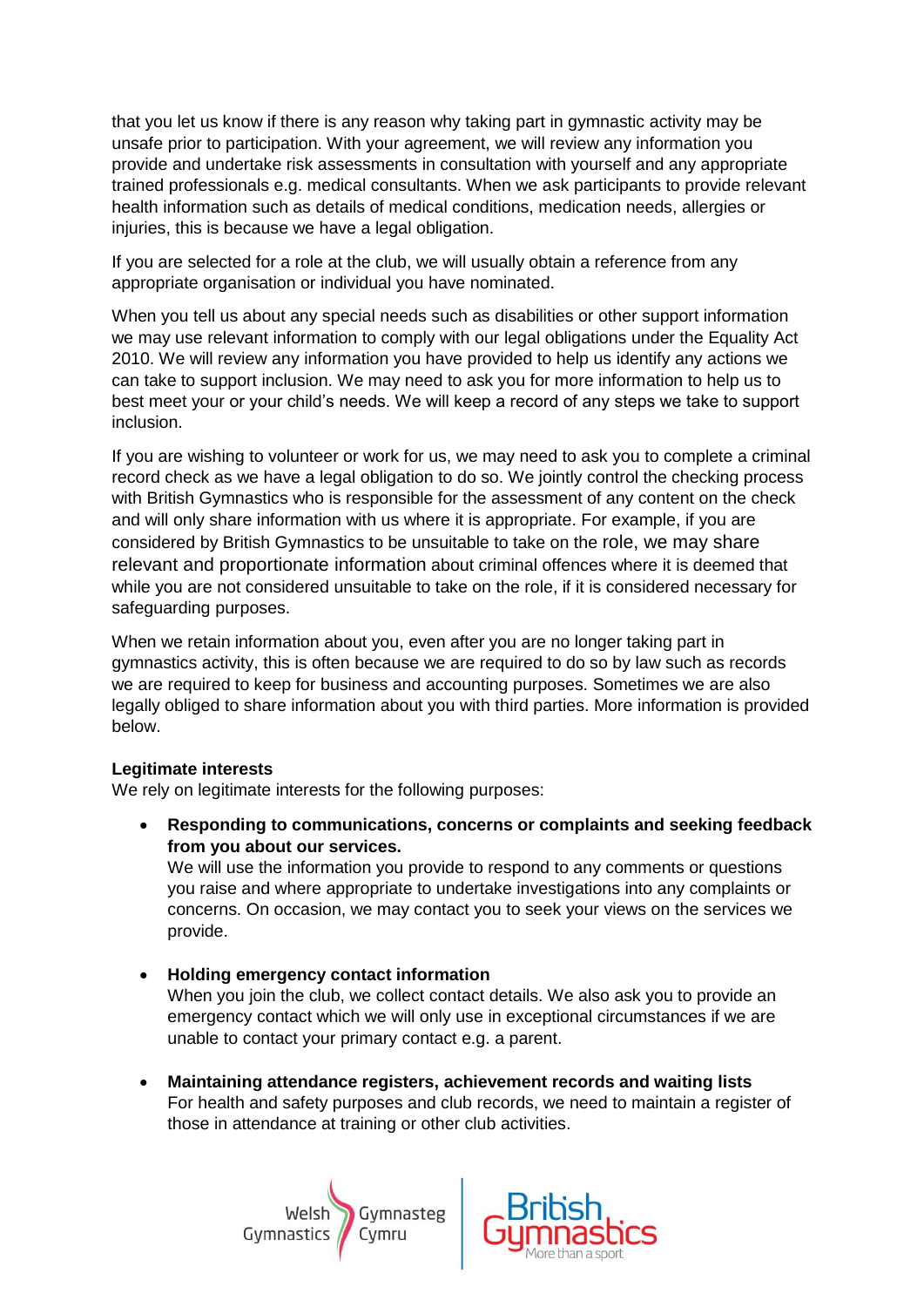We run a badge and award scheme from the earliest recreational classes right through to club level, so the gymnast's achievement level is regularly recorded.

If there are no places in the club, we can place you on our waiting list and will contact you using the details you provide to inform you when a place is available.

#### • **Entering you into a competition and providing results**

If you wish to take part in a club competition, your information (usually your name, date of birth and gender) will be used to enter you into the appropriate category and your score will be recorded. Results of competitions are sometimes published in the club or on our Facebook site.

If you wish to enter a competition organised by another gymnastics body, including British Gymnastics & Welsh Gymnastics, we will provide your information to the organiser to enable you to take part in the competition or event that they are organising.

• **Collecting additional information to support a participant attending a club trip** Occasionally we organise residential events or trips. If you or your child registers for one of these events, we will need to collect additional information, that may vary dependent on the specific activities and whether they involve meals and travel. Additional information we require may include passport information and any other relevant information necessary to provide support whilst away from home.

#### • **Monitoring performance and undertaking fitness assessments**

If you or your child is a competitive gymnast, we will need to collect additional information about you/them. We track and monitor gymnast's performance in training, trials and competition and undertake regular fitness assessments. We may require additional information about lifestyle and education if you or your child are/is training at an elite level and requires time out of school or lifestyle.

• **To monitor that you have completed any required safeguarding training and criminal record checks**

If you undertake a role where a criminal record check and safeguarding training are required, we will receive confirmation from British Gymnastics if your check is approved and that you have completed the required safeguarding training.

#### • **Filming for coaching purposes**

On occasion, we may film gymnasts e.g. during a gymnastics session for coaching purposes. Videos taken at training sessions for individual coaching purposes will not be used for any other purpose without prior consent.

• **Photography and filming [at large club events] to promote the club**

At our large club events such as our annual club competitions and club display, we take photos to promote club activities and may film the event to create a DVD. We publish images on our website, social media account and in our communications. Any images of children will be published in line with ours and the British Gymnastics safeguarding policy.



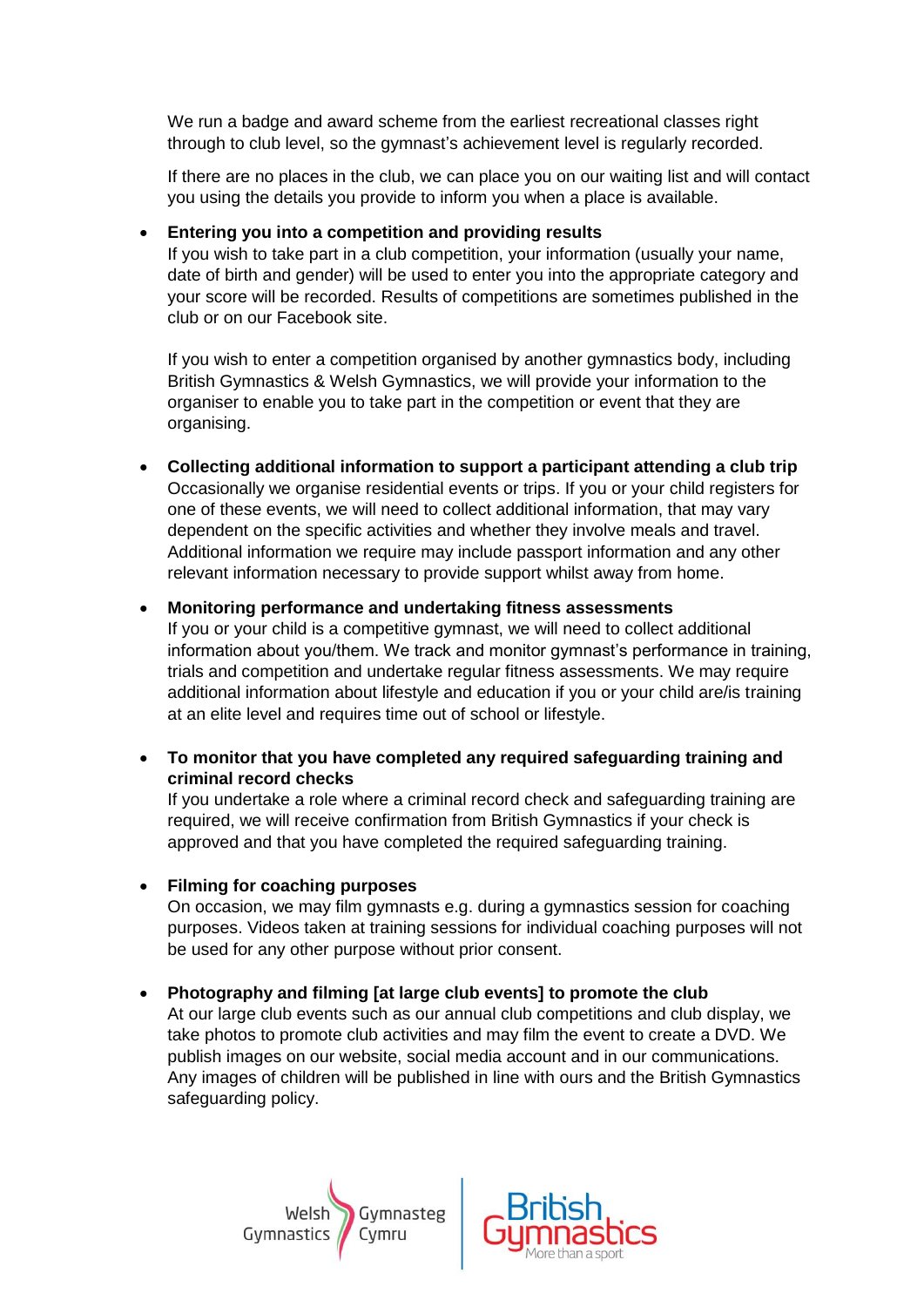If you have not already done so on your registration form, please let us know if you do not wish to be filmed or photographed or do not want your image to be published. While we can usually take steps to prevent you from being photographed or filmed at small club events, please bear in mind that at our large public events, it may be difficult to avoid capturing you in footage. However, we always review all photographs prior to publication and we will ensure any images of you are deleted.

If we are filming or taking photos for any other purpose, we will ask for your consent.

#### • **Running and monitoring our club website and social media**

Your IP address will be logged by our webserver but we would not be able to identify you from this information alone. In addition, we also use analytics on our website, to enable the us to monitor and analyse web traffic and can be used to keep track of User behaviour. More information on our analytics tool can be found below;

*Google Analytics (Google Inc.)*

*Google Analytics is a web analysis service provided by Google Inc. ("Google"). Google utilizes the Data collected to track and examine the use of this website, to prepare reports on its activities and share them with other Google services.*

*Google may use the Data collected to contextualise and personalise the ads of its own advertising network.*

*Personal Data collected: Cookies and Usage Data.*

• **Using CCTV for security and crime detection/prevention**

We have CCTV outside our Clwyd House centre, for crime prevention purposes. These images are deleted on a rolling basis and are never stored for longer than 1 month.

We have carried out a legitimate interest assessment (LIA) to ensure that the above processing is necessary and is carried out in a way that ensures a balance between the club's interests and your individual interests, rights and freedoms with appropriate safeguards, especially to protect the interest of data subjects who are children. We can provide details of these assessments on request.

You have a right to object to the use of your information for any purposes we undertake based on legitimate interests. Further information is provided in the section below on individual rights.

#### **Consent**

We rely on consent in the following circumstances:

• **To take photographs and video at a small club event or training for publication.** If you have given us consent on our registration forms, we may also take photos during training or at [small] club events to promote the club on our website, club social media account and in communications. All film and photos of children will be published in line with our safeguarding policy.

When you have given us your consent for your personal information to be used for a particular purpose, you have the right to withdraw this consent at any time, which you may



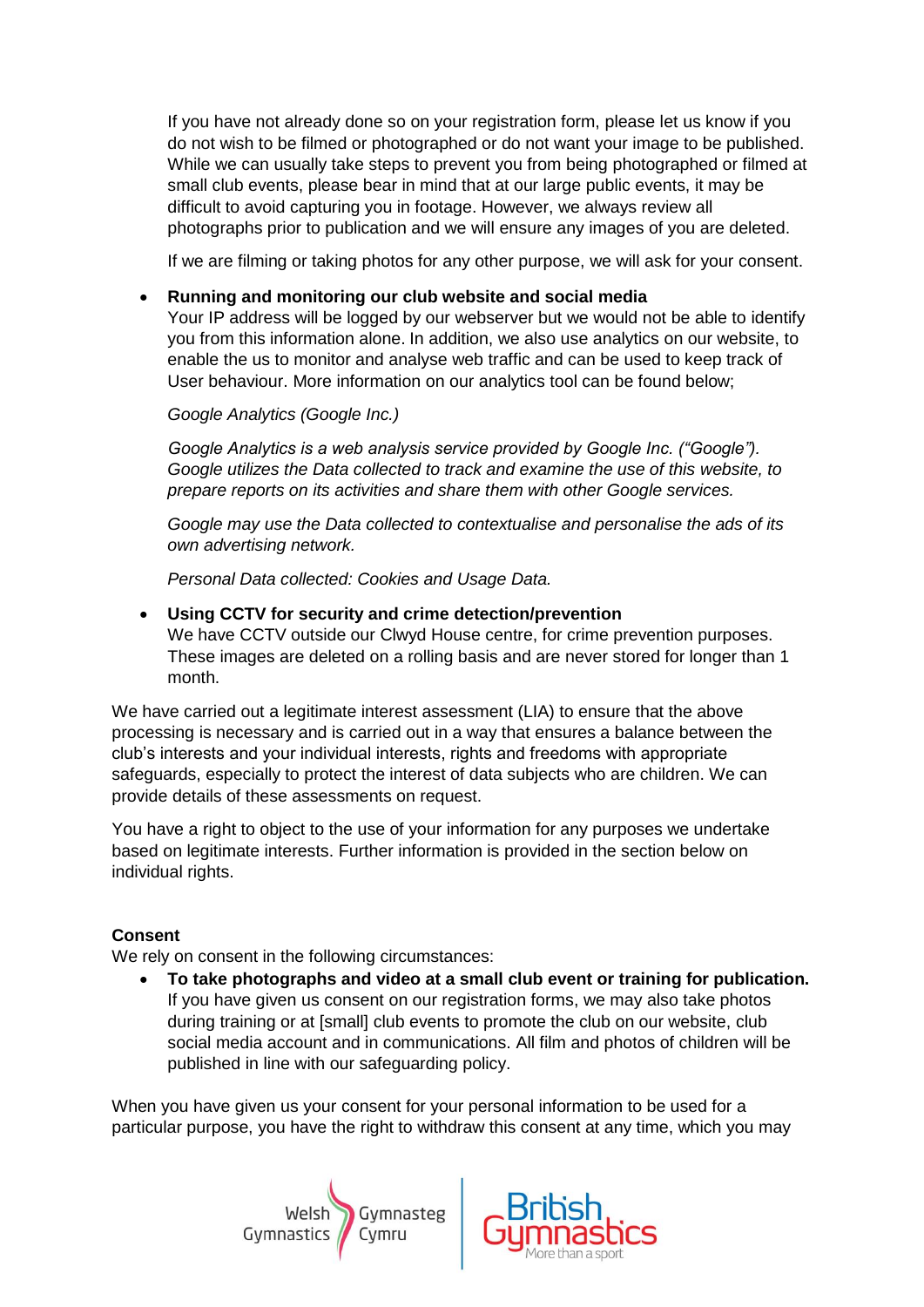do by contacting us using the contact details below. If you provided consent for a specific purpose as part of the information you provided on our behalf through the British Gymnastics membership platform, this consent can be withdrawn at any time by logging into your British Gymnastics account. Your withdrawal of consent will not affect any use of the data that was made before you withdrew your consent.

#### **Special categories of personal data**

Special categories of personal data are a category of information that is more sensitive and requires greater protection. Some of the information we process falls into this category (e.g. health/medical data or any information you provide to us about a disability or your religion, race or gender identity). It is unlawful for organisations to process this type of information unless an additional legal condition applies. We will only process this type of information if one of the following applies:

- You have given your explicit consent or have made this information public;
- We are required to do so to establish, exercise or defend a legal claim;
- We are required to do so to comply with employment or social security or social protection law;
- Legitimate activities of a 'not for profit' organisation;
- There is a substantial public interest in doing so; or
- It is in your vital interests and you are unable to provide consent e.g. if you are unconscious or do not have sufficient mental capacity.

# **Why we share information about you**

We have a legitimate interest in sharing your personal information with British Gymnastics to ensure the sport is safe and well-governed and where relevant to access support and advice.

We may also be required to share your personal information in the following reasons:

- Complying with legal and/or regulatory responsibilities We may be required to share information with bodies such as Her Majesty's Revenue & Customs (HMRC), Health & Safety Executive (HSE), Police and Information Commissioner's Office (ICO). We may also share information with other organisations to safeguard children. Any information that is shared will be strictly limited to what is required to ensure children are protected from harm and will be carried out in accordance with the law and relevant government guidance.
- Insurance
- Obtaining legal or professional advice
- Obtaining a service from a third party All service providers are contractually required to ensure your information is secure and cannot use this information for their own purposes. Where we are required to share information with them to provide the service, we only disclose information that is strictly necessary to deliver the service.

Except for the above, we will only share your information with any other third parties with your prior agreement.



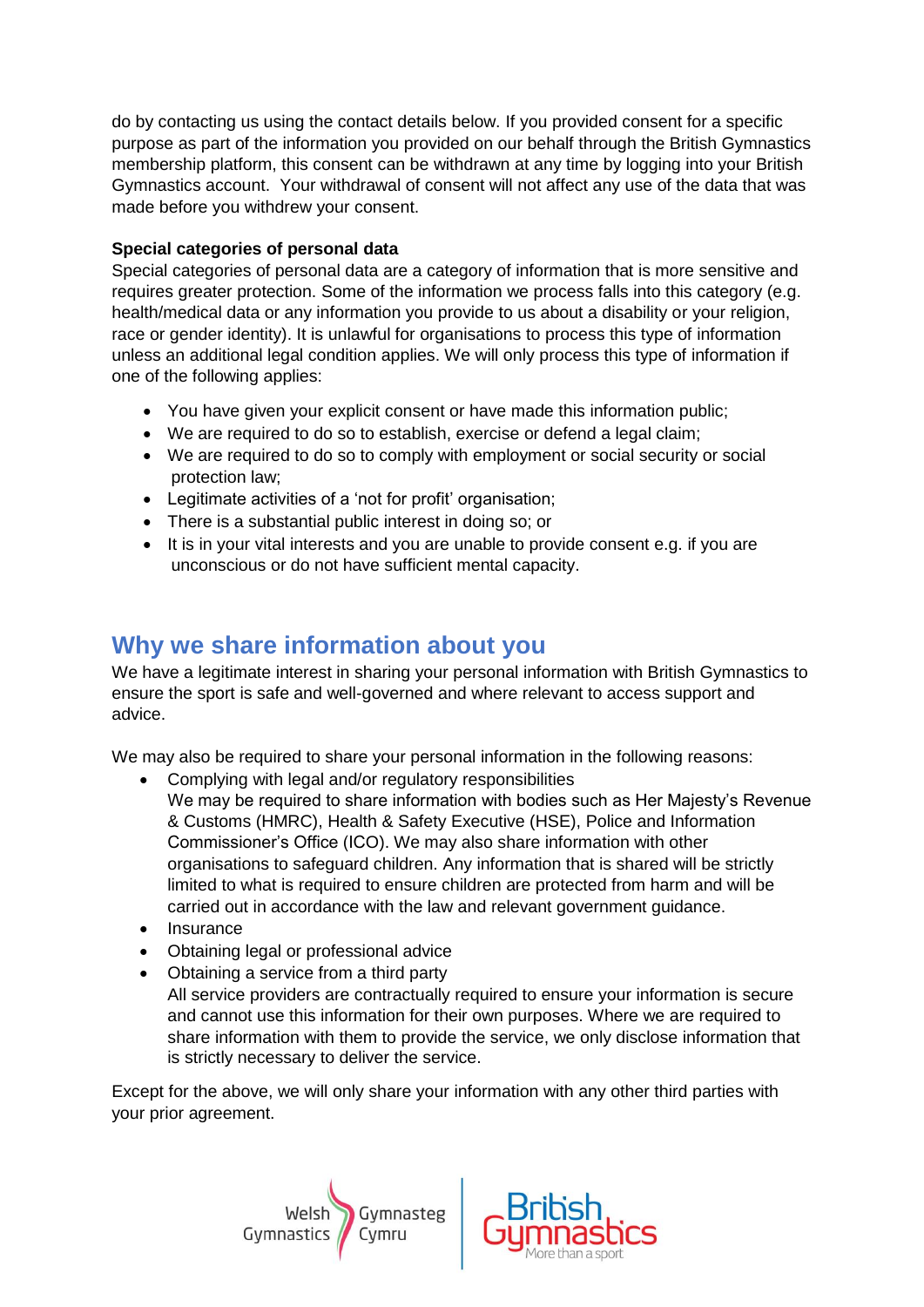# **Transfers of data out of the EEA**

We will not transfer or store your personal data outside the UK or the European Economic Area (EEA).

We will not transfer your information to any other country or organisation outside the EEA unless there is a European Commission adequacy decision for the specific country to which the data is transferred or where we can be certain that there are adequate safeguards provided for your information and individual rights standards that meet the GDPR requirements.

## **Individual rights**

You have important rights under data protection law. In summary these include:

- **To be informed about how your information is processed** (set out above)
- **To access any personal data held about you** You have the right to access the personal information we hold about you. You can log in to 'My Account' at any time to view/amend/delete the information we hold about you that has been collected by the British Gymnastics system. You can also request a copy of any other information we hold by writing to us using the contact details below.
- **To have your data rectified if it is inaccurate**

If you think that any of the information we hold is inaccurate, you can ask that corrections are made. We will either make the requested amendments or provide an explanation as to why we are not making changes.

• **To have your data deleted (except if there is a valid lawful reason to retain it)** If you do not renew your membership or cease to have a relationship with the club, we will delete any information you provided within two years except for any financial/accounting records which need to be retained for six years in line with UK tax law. Additional information that has been provided solely for the purpose of participating in a specific activity will be deleted after the event

Video footage that has only been taken for coaching purposes will be retained only for as long as it is required for that purpose. A selection from this may be archived for historical purposes.

Photographs and other video footage captured for promotional purposes will be retained for up to 4 years. After this time, they will be deleted unless we consider them to be of public interest and should consequently be archived for historical purposes. Where images have been published on social media, these platform providers may continue to process your data after the retention period has lapsed.

CCTV footage will be deleted within one month unless it is required to prevent or detect a crime.

You have a right to request the deletion of your information in advance of the above retention periods. We will delete this information unless there is a lawful reason for the information to be retained.



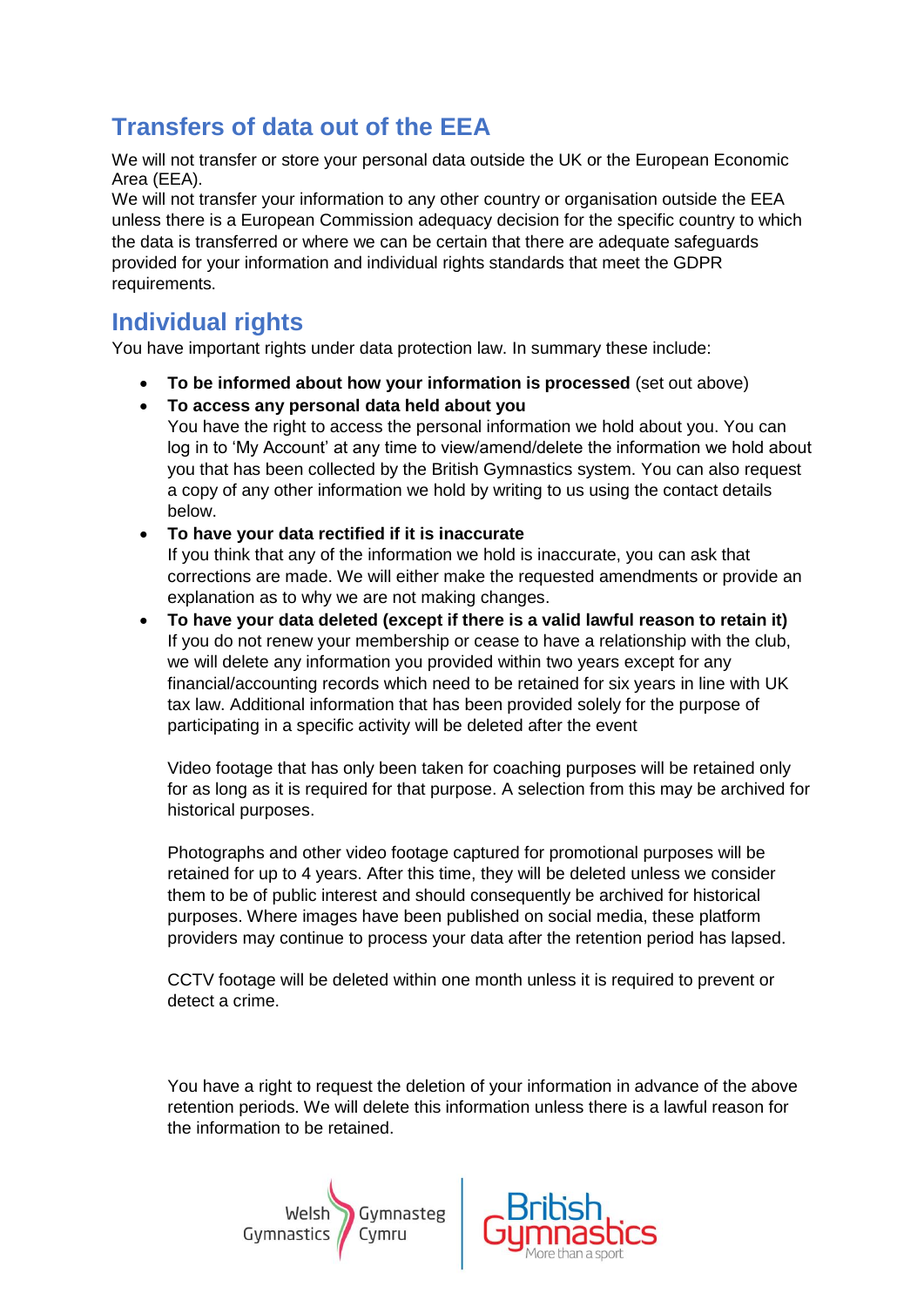#### • **To have your information restricted or blocked from processing** If you object to processing, we will restrict the processing of your information for the purpose to which you are objecting whilst we review your objection.

#### • **To portability**

If you wish to move to another club, you can transfer your information to another club registration by logging into 'My Account' on the British Gymnastics system. Alternatively, if you wish to leave the club, the information you provided on behalf of our club will be archived on the British Gymnastics system for 60 days and will be deleted after this has lapsed. During this period, you can transfer your information to another club. This may be limited to your club membership

#### • **To object to:**

#### - **Any processing based on legitimate interests**

The right to object is specific to the data subject's particular situation. We will stop processing your personal data unless we can demonstrate compelling legitimate grounds for the processing, which override your individual interests, rights and freedoms or we need to continue to process your information in connection with a legal claim.

To exercise any of your rights or if you have any questions about our privacy notice please contact:

Tamsin Jones - Head Coach Ruthin & Denbigh Gymnastics Club Ltd Clwyd House, Erw Las Colomendy Industrial Estate Denbigh LL16 5TA

Email: headcoach@ruthin-denbighgymnasticsclub.co.uk

While we hope to be able to resolve any concerns you have about the way that we are processing your personal data, you have the right to lodge a complaint with the Information Commissioners Office (ICO) if you believe your data has been processed in a way that does not comply with the GDPR or have any wider concerns about our compliance with data protection law. You can do so by calling the ICO helpline on 0303 123 1113 or via their website.

## **Keeping your personal information secure**

We have appropriate security measures in place to prevent personal information from being accidentally lost or used or accessed in an unauthorised way. We limit access to your personal information to those who have a genuine reason to need to know it. Those processing your information will do so only in an authorised manner and are subject to a duty of confidentiality.

We also have procedures in place to deal with any suspected data security breach. We will you and the ICO of any personal data breaches in line with our legal obligations.